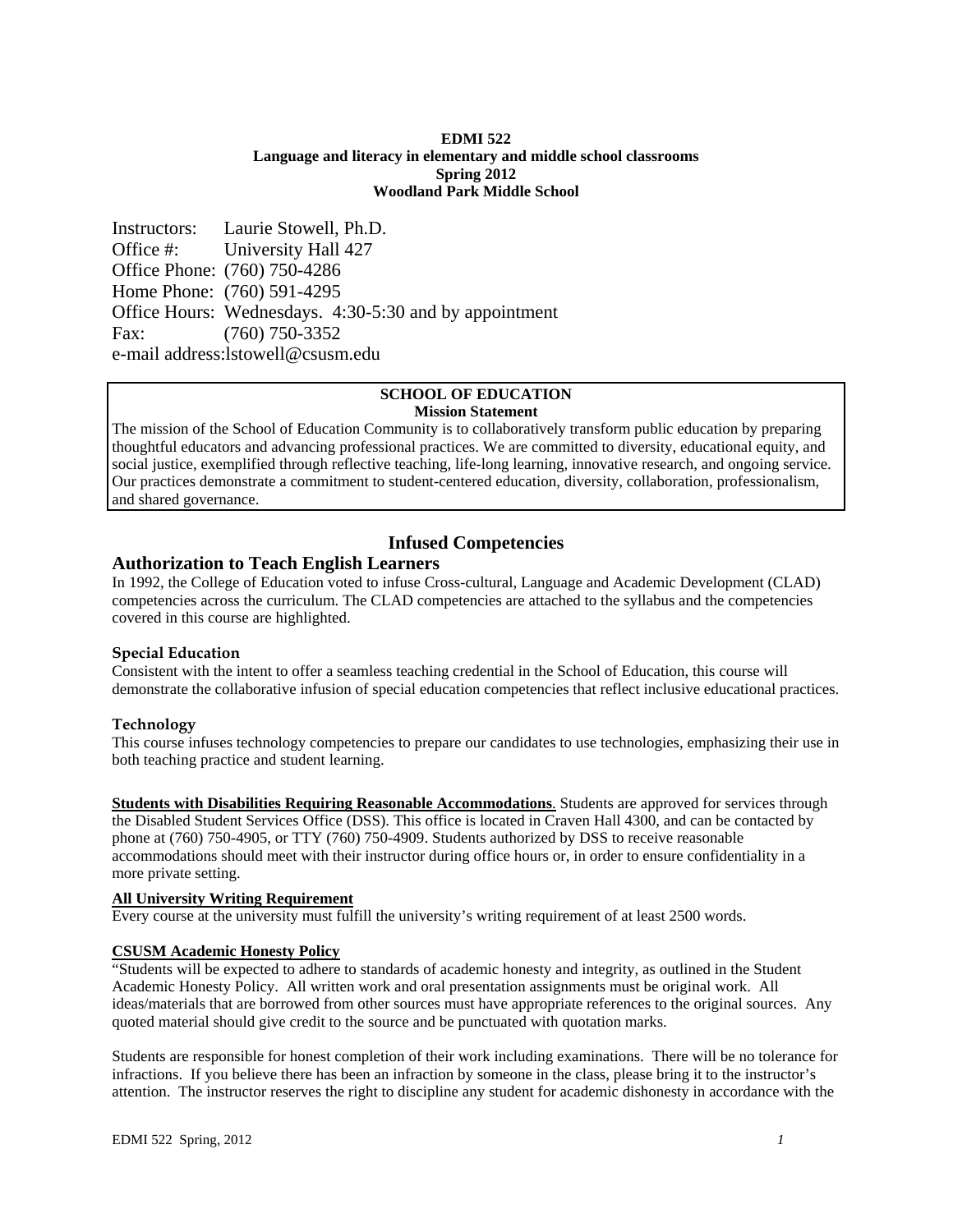general rules and regulations of the university. Disciplinary action may include the lowering of grades and/or the assignment of a failing grade for an exam, assignment, or the class as a whole."

Incidents of Academic Dishonesty will be reported to the Dean of Students. Sanctions at the University level may include suspension or expulsion from the University.

#### **Plagiarism:**

As an educator, it is expected that each student will do his/her own work, and contribute equally to group projects and processes. Plagiarism or cheating is unacceptable under any circumstances. If you are in doubt about whether your work is paraphrased or plagiarized see the Plagiarism Prevention for Students website http://library.csusm.edu/plagiarism/index.html. If there are questions about academic honesty, please consult the University catalog.

#### **Electronic Communication Protocol**

Electronic correspondence is a part of your professional interactions. If you need to contact the instructor, e-mail is often the easiest way to do so. It is my intention to respond to all received e-mails in a timely manner. Please be reminded that e-mail and on-line discussions are a very specific form of communication, with their own nuances and etiquette. For instance, electronic messages sent in all upper case (or lower case) letters, major typos, or slang, often communicate more than the sender originally intended. With that said, please be mindful of all e-mail and online discussion messages you send to your colleagues, to faculty members in the College of Education, or to persons within the greater educational community. All electronic messages should be crafted with professionalism and care. Things to consider:

- Would I say in person what this electronic message specifically says?
- How could this message be misconstrued?
- Does this message represent my highest self?
- Am I sending this electronic message to avoid a face-to-face conversation?

In addition, if there is ever a concern with an electronic message sent to you, please talk with the author in person in order to correct any confusion.

### **Course Description**

The primary aim of this course is for students to develop an understanding of the theory, methodology and assessment of English language arts and second language learning in integrated and inclusive elementary and middle school classrooms.

# **Course Prerequisite**

Admission to the Middle Level/CLAD Teacher Credential program. Successful completion of EDMI 521.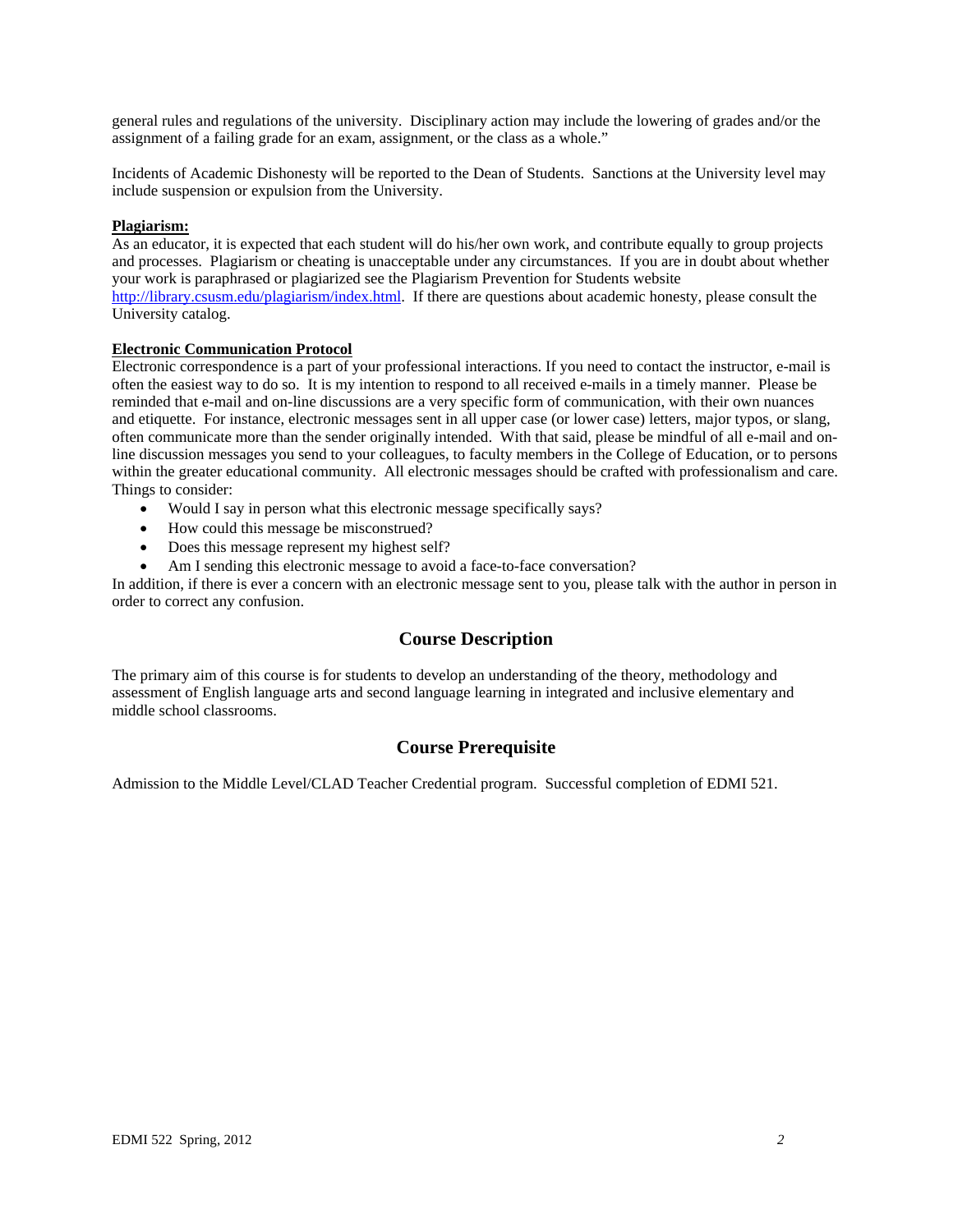# **Objectives**

# **KNOWLEDGE**

Students will:

- gain an understanding of how a first and second language is acquired.
- gain an understanding of the reading process and its relationship to thought, language and learning.
- gain an understanding of how people learn to read and write in their first and second language
- become familiar with current approaches to the teaching of reading and writing and the theoretical bases of such approaches.
- become familiar with current approaches to the teaching of reading and writing in culturally and linguistically diverse elementary school classrooms
- become familiar with classroom diagnostic techniques and evaluation procedures.
- become familiar with current approaches to the teaching of reading and writing to children with special learning needs

# **SKILLS**

Students will:

- become sensitive observers of children's language using behaviors.
- analyze children's reading and writing behavior as a basis for making instructional decisions
- translate the results of formal and informal assessment of children's reading and writing behaviors into instructional plans
- develop the ability to select appropriate materials and instructional strategies to meet the individual needs of students
- learn how to organize the classroom for teaching reading and writing to culturally and linguistically diverse populations.

# **ATTITUDES AND VALUES**

Students will:

- develop an appreciation for the natural language abilities children possess for processing and producing print
- develop an appreciation for the need and value of integrating reading and writing into all areas of the curriculum
- affirm the importance of a rich environment for developing an effective language arts program.
- develop a sensitivity to and appreciation for culturally and linguistically diverse learners.
- develop a sensitivity to and appreciation for children with special learning needs
- develop an appreciation for the importance of reading and writing for their own personal and professional growth
- develop a respect for each student, his/her abilities and background and the student's right to instruction that meets his or her individual needs.

# **REQUIRED TEXTS (Bring books to class on the date we discuss them):**

• Beers, K. (2003) When kids can't read. Portsmouth: Heinemann.

• Johns, J.  $(10^{th}$  ed.)  $(2007)$  Basic Reading inventory. Iowa: Kendall Hunt.

Fisher, D. & Frey, N. (2011) 3<sup>rd</sup>. Ed. Improving Adolescent Literacy: Strategies at work Strong, W. (2006) Write for insight: Empowering content area learning, grades 6-12

### **Packet of readings available at Copy Serve**

### **Choose ONE:**

| Hesse, K.                    | Letters from Rifka        |               |
|------------------------------|---------------------------|---------------|
| Lai, T.                      | Inside out and back again |               |
| Alvarez, J.                  | Return to sender          |               |
| Paterson, K.                 | The day of the pelican    |               |
| Ryan, P. M.                  | Esperanza Rising          |               |
|                              |                           |               |
| <b>EDMI</b> 522 Spring, 2012 |                           | $\mathcal{E}$ |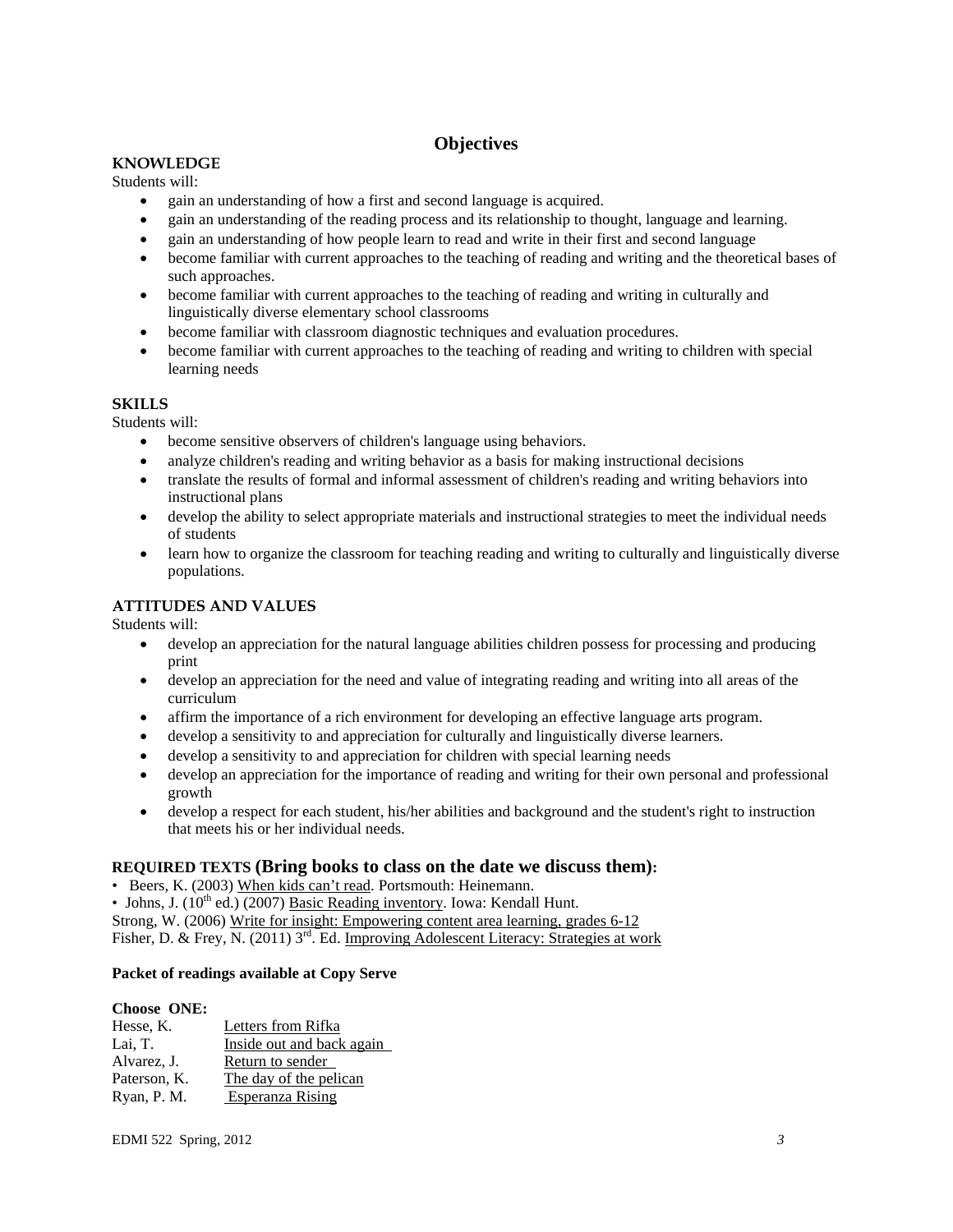#### Dragonwings

Yep, L. <u>Dragonwings</u><br>Optional: Zarrillo, J. J. (2010). (3<sup>rd</sup> ed.) *Ready for Revised RICA: A test preparation guide for California's Reading Instruction Competence Assessment.* Merrill Prentice Hall. (Recommended)

#### **Assignments**

**Reading reflections (30pts.)**: It is expected that everyone will understand all the readings and will come to class prepared to discuss them. Write at least 3 comments or questions from the readings for that session. **Do not summarize**. Please give thoughtful reactions, responses, and reflections. If the readings are from more than one book, try to comment on more than one book. We will use these as the basis of our discussion at the beginning of some classes. I will collect them at the beginning of each session and they should show that you have done the reading. You do not have to write comment cards for the young adolescent literature. If a reading is repeated, do not comment on it again. **You have 3 free passes!** 

#### **Writing Strategy Lesson Plan (20 points)**

possible strategies include: You will write and present a writing strategy lesson plan for a small group or whole class activity that takes into account the needs of your students. They can be mini-lessons, direct instruction, inquiry, or any format you choose. This is also an opportunity to try a writing-in-the-content-areas lesson. Make your lesson active, interesting, fun and meaningful. The lesson should be about a writing **strategy**, not, for example, a whole long unit on how to write a story. Write a lesson about aspects of writing the story (or whatever genre you choose), the elements of writing, like how to develop character or setting. The biggest mistake student teaches (and some teachers) make is thinking teaching writing is making an assignment and then grading it. That's not teaching students HOW to write. Another common mistake is teaching grammar and surface features, like comma use and then practicing it on sentences. That's test prep, not really teaching writing. Grammar needs to be taught in the context of writing. Examples of

How to begin a piece of writing Writing an engaging opening Narrowing or expanding topics Using a piece of literature as a model for writing Writing paragraphs Developing characters Developing a central idea Organizational structure for a particular kind of writing (compare/contrast, persuasion, etc.) Monitoring writing to see if it makes sense Editing writing Using commas Making transitions between paragraphs Using graphic organizers to plan and or organize writing Using active verbs Peer response Strategies specific to a particular domain (like response to literature, persuasion, etc.)

 additional help? *Keep in mind when writing your lesson*: What is the purpose of your lesson? How does it relate to real writing? What are your learning goals? How are they aligned with the CA Reading/Language Arts standards (check the Reading/Language Arts framework for CA public schools. Also check the new Common Core Standards)? How will you present the lesson (instructional strategies, resource materials, time frame)? How will you group students for the lesson? How will you assess your students? What accommodations will you provide for students who need

group while other students work independently?<br>
EDMI 522 Spring, 2012 *4 4 Important*: Your lesson must address the needs of mainstream students, as well as make provisions for second language learners, students presenting difficulty, and accelerated students. How are you going to work with students who are having difficulty? How will you scaffold second language learners' learning during the lesson? How will your lesson provide enrichment for accelerated students? Will you meet with students individually or in a small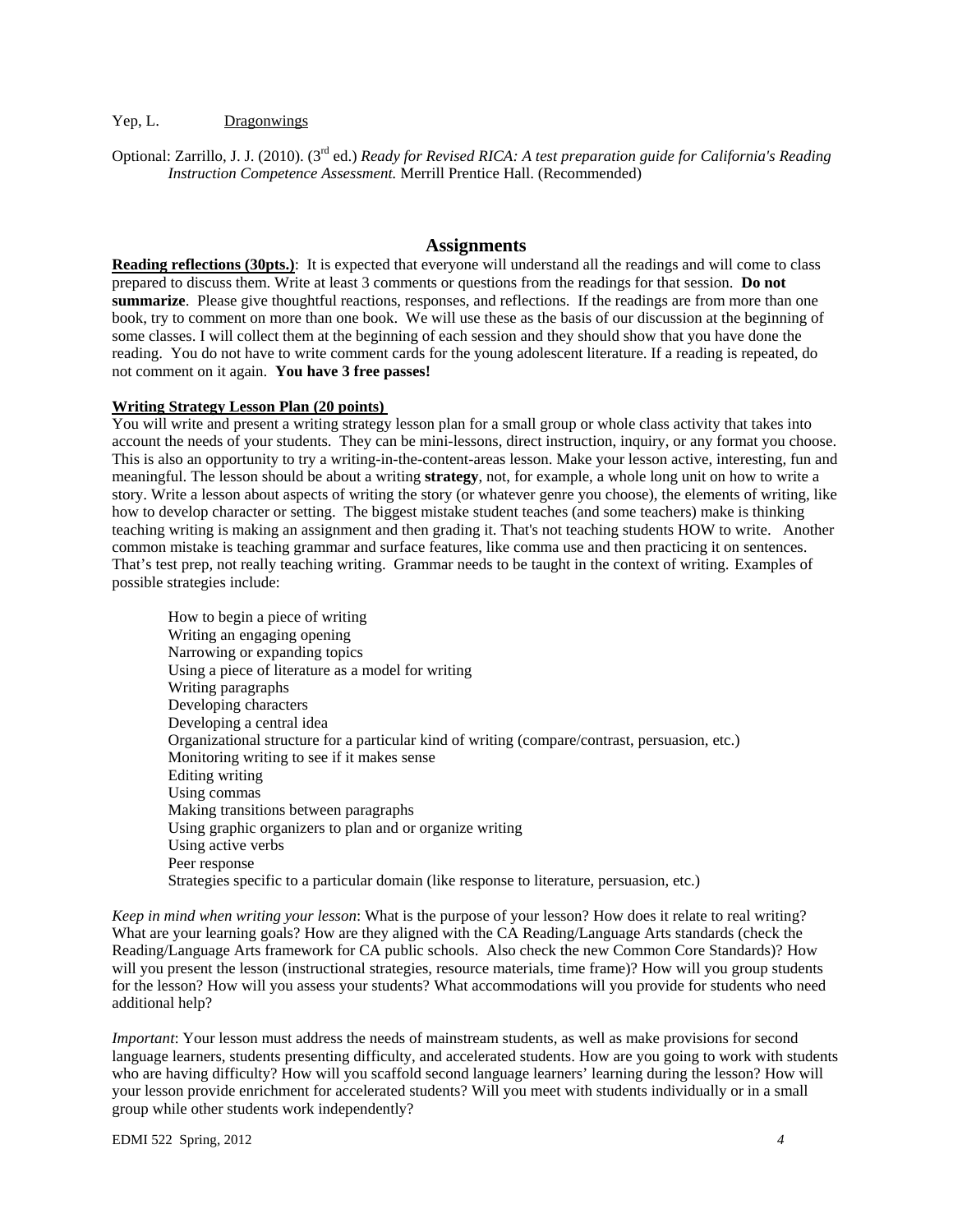#### **Post your lesson in the moodle site for the course or email the lesson to everyone before you demonstrate your lesson.**

**Recommended sites for literacy lessons (**in no particular order): There are many websites with lesson plans. The following are some of my favorites. You don't have to use these. I'm just trying to save you some time. There are many more out there, just be aware of who sponsors the site and what the sponsor might be trying to sell you or what their philosophical orientation might be.

- 1. **Readwritethink**: Co-sponsored by NCTE and IRA the two premier literacy professional organizations: http://www.readwritethink.org/
- 2. **Teaching that makes sense**: www.ttms.org
- 3. **Scholastic**: http://www2.scholastic.com/browse/home.jsp
- 4. **Kathy Schrock**: Educator who vetted and compiled an impressive list of resources for teachers. She was one of the first to post a website of resources for educators on the web: http://school.discoveryeducation.com/schrockguide/
- 5. **National Council of Teachers of English**: www.ncte.org. While you are there join the Ning: http://ncte2008.ning.com/
- 6. **International Reading Association**: http://www.reading.org/General/Default.aspx
- 7. **National Writing Project**: www.nwp.org
- 8. **Writing Fix**: Sponsored by the Northern Nevada Writing Project: http://writingfix.com/
- 9. **University of Connecticut site:** A great resource for finding other good resources: http://www.literacy.uconn.edu/teachers.htm
- 10. **Reading Quest:** A great site full of comprehension strategies for all content areas: **http://www.readingquest.org/strat/**
- 11. **Greece Central School District:** http://www.greece.k12.ny.us/instruction/ela/Index.htm
- 12. **Web English Teacher:** http://webenglishteacher.com/
- 13. **Shmoop: Resources for teachers**: http://www.shmoop.com/ (Some free, some you have to pay for)

# **Reflect upon your own writing process (20 points)**

You will choose a topic (we will explore some topics in class) and develop it as a piece of writing You will bring a draft to class on February 24 and we will have conferences with each other about them. Then you will finish the piece on your own. After you have finished the piece you will reflect upon and write about your own writing process. How did you get started? What was it like writing the first draft? What was difficult for you? What was easy? What kinds of decisions did you have to make in the writing? Did you consider an audience when you were writing? Who was your audience? Especially respond to: What did you learn about fostering student's writing through this experience? DO NOT BEGIN THIS ASSIGNMENT UNTIL IT IS DISCUSSED IN CLASS! **Bring a rough draft to class Feb. 24** 

## **Final reflection and completed piece of writing due March 5**

# **Case Study (65 points) DUE: March 16**

study on this student: Choose a student at your school site who struggles with reading and writing (the teachers will help identify students). Choose a student who is reading at least at a first grade level. Identify a student as quickly as possible after starting your observation. Ask your master teacher for a good candidate. Prepare a reading and writing case

Important: Take notes as you work with your student. Include your anecdotal notes in the final appendix. (for example, your student's behavior during the activity, reactions to the activity, comments, etc.) in your analysis of the student and in your design of an appropriate instructional plan. Record all the student's oral responses. Don't try to assess the child in only one day. If you think the child is getting tired, stop the assessment for the day and pick up another day. An important part of the assessment is developing a rapport with the child in which s/he is comfortable to fully participate.

#### Your case study will include:

1. Learning about your student: This section includes the students age, grade level, interests, ethnic and linguistic background, etc. Select 3 students, however, you are only going to be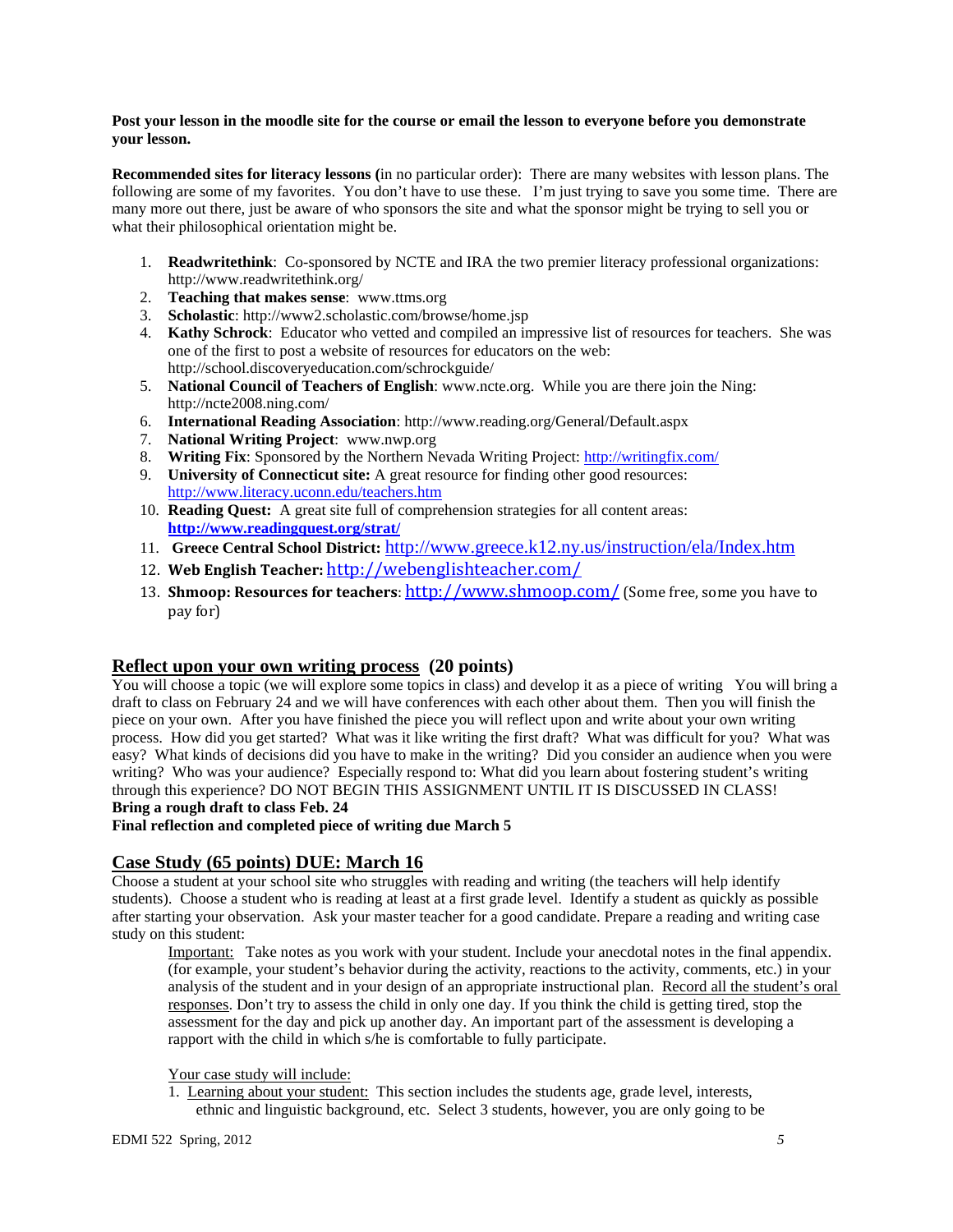working with one student. The other two will be backups- just in case students move or change schools.

Conduct a reading interview: Use an attitude survey. Surveys are included with this assignment. Summarize the interview and include the original responses in an appendix.

3. Reading assessment: Summarize the information gained from a Informal Reading Inventory and include the original data in an appendix. Insert the following chart at the appropriate place:

| Independent | Instructional | Frustration |
|-------------|---------------|-------------|
| Grade level | Grade level   | Grade level |

Word list. Use the graded word lists to ascertain the level at which you will have your student begin to read the reading passage. Start at 2 to 3 grade levels below your student's grade level placement. Miscue Analysis. Use an expository and narrative text. Record the student reading to be able to conduct the analysis.

Recording and Analysis. Listen to the tape. Record the miscues on a piece of paper containing a duplication of the reading selection. Use the *Johns* to record and analyze the miscues. Analyze the miscues made by your student using what you know about this student. What cues did your student use to make meaning? What are the strengths of your student? Use the analysis sheets in the John's and transfer that information to the assessment grid provided to record data about your student. Write your analysis in a clear manner. As you write your analysis, consider your original reading interview and consider how the answers given by the student during the interview connect to the miscues. Also consider the quality of the retelling and how you think that is related to the miscues. Retelling. Before your student reads the expository or narrative text, be sure to tell him/her that you will be asking him/her to retell the story. Ask the comprehension questions as listed in the John's IRI. Also use the criteria provided in the John's to analyze the student's retelling.

- areas of improvement in writing. Does this inform your understanding of the student's reading ability? Can you make any writing recommendations that might help with reading? 5. Writing assessment (optional): Use a Writing Survey about attitudes toward writing. Summarize the writing interview. Obtain a writing sample from the student if you can. Ask if you can make a copy (or have him/her print) something written in language arts. Summarize the student's strengths and
- 6. Recommendations: based on the information you have gathered about the student, discuss his or her strengths (very important - what can he or she do) and weaknesses: what does this student need to work on. Make specific instructional recommendations for how a teacher could work with this student in the future. You might also make recommendations for the student and parents: what can the student do on his or her own that is not dependent on the teacher.
- 7. Instructional Plan: Design an instructional plan for your student. You are the teacher. Knowing what you know about your student as a result of assessment, what areas would an appropriate instructional plan focus on? Why? Refer to the standards in the reading/language Arts Framework for CA Public Schools for your child's grade level to guide you as you design the intervention plan.
- 8. Reflection: Based on your classroom observations of reading and writing as well as on what you learned in the assessment process and intervention process, what would you do differently or try differently? What other scaffolds or strategies would you use? How would you use them? What other interventions would you try? What would your next steps in assessment be?
- 9. Appendix: Include the reading and writing interviews, the John's forms, writing samples, and writing rubric.

# **Bring the data that you have to class March 9 and we will troubleshoot, and analyze your data.**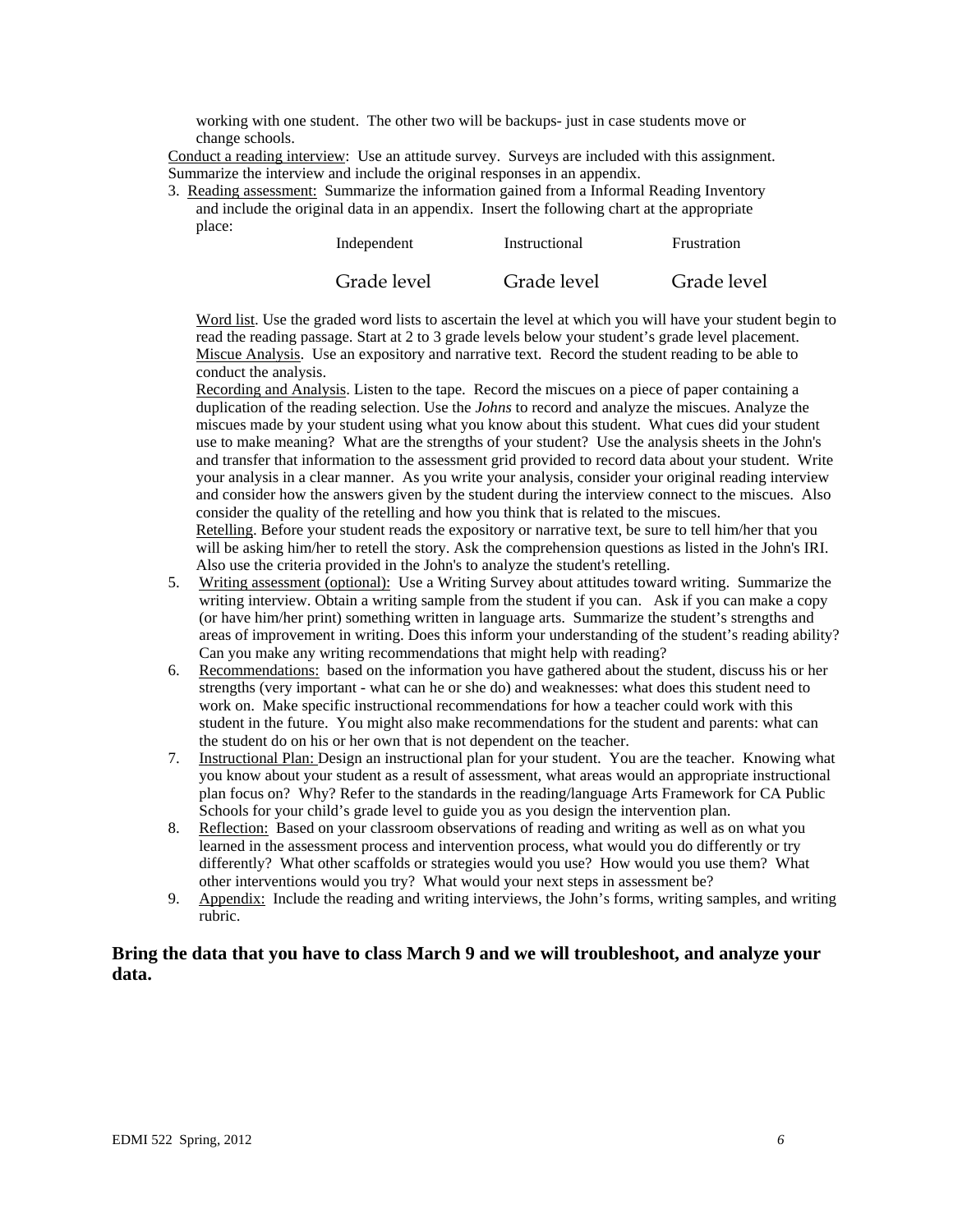# **CALIFORNIA STATE UNIVERSITY SAN MARCOS**

### **CONSENT TO PARTICIPATE IN RESEARCH**

Dear Parents/Caretakers,

\_\_\_\_\_\_\_\_\_\_\_\_\_\_\_\_\_\_\_ , a student teacher at California State University San Marcos, is enrolled this semester in a course that prepares our college students to assess their students' literacy levels and then design appropriate instruction that best addresses the needs of their students. One of the assignments for this class is a case study, which analyzes the literacy and learning practices of a student they are teaching. We are requesting permission to interview and observe your child for this purpose. The CSUSM student teacher will ask questions about the student's experiences with school and literacy and will evaluate the student's reading and writing skills. Reading will assessed by having the student read selected passages and answering comprehension questions. Writing will be assessed by having the student write a brief selection about a topic of interest to him/her. The CSUSM student teacher is not a reading or writing specialist and is not prepared to diagnose a student's difficulties. They will only gather information and look for patterns and areas of significance that can help them to be better teachers of students at the high school level.

There are no risks in this research greater than those involved in everyday classroom practices and assessment. The potential benefits to your child are that he/she gets individual attention and could receive helpful feedback for continued literacy development. Your participation will also help the teacher to better understand individual student needs and how to best teach to those needs.

Participation in this study is voluntary, and your child may withdraw from the study at any time without penalty. If your child does not participate in this study, his/her performance and grades at school will not be affected in any way. All identification from the data gathered will be blacked out so that your child will not be identifiable in the written analysis. All information gathered in this case study can be made available to you upon request. If you have further questions, please contact (instructor's name) at CSUSM (instructor's phone). This study has been approved by the Cal State San Marcos Institutional Review Board. Questions about your rights as a research participant should be directed to the Chair of the Board at (760) 750-8820. You will be given a copy of this form to keep for your records.

Check one:

\_\_\_\_\_I agree to participate in this research study. The experimenter has answered my questions. I do not agree to participate in this research study.

\_\_\_\_\_\_\_\_\_\_\_\_\_\_\_\_\_\_\_\_\_\_\_\_\_\_\_\_\_\_\_\_\_\_\_\_\_\_\_\_\_\_\_\_\_\_\_\_\_\_\_\_\_\_\_\_\_\_\_\_\_\_\_\_\_\_\_\_\_\_\_\_\_\_

\_\_\_\_\_\_\_\_\_\_\_\_\_\_\_\_\_\_\_\_\_\_\_\_\_\_\_\_\_\_\_\_\_\_\_\_ \_\_\_\_\_\_\_\_\_\_\_\_\_\_\_\_\_\_\_\_\_\_\_\_\_\_\_\_\_\_\_

Participant's name (printed) Participant's signature

Parent/Legal Guardian's signature Date

\_\_\_\_\_\_\_\_\_\_\_\_\_\_\_\_\_\_\_\_\_\_\_\_\_\_\_\_\_\_\_\_\_\_\_\_

Researcher's Signature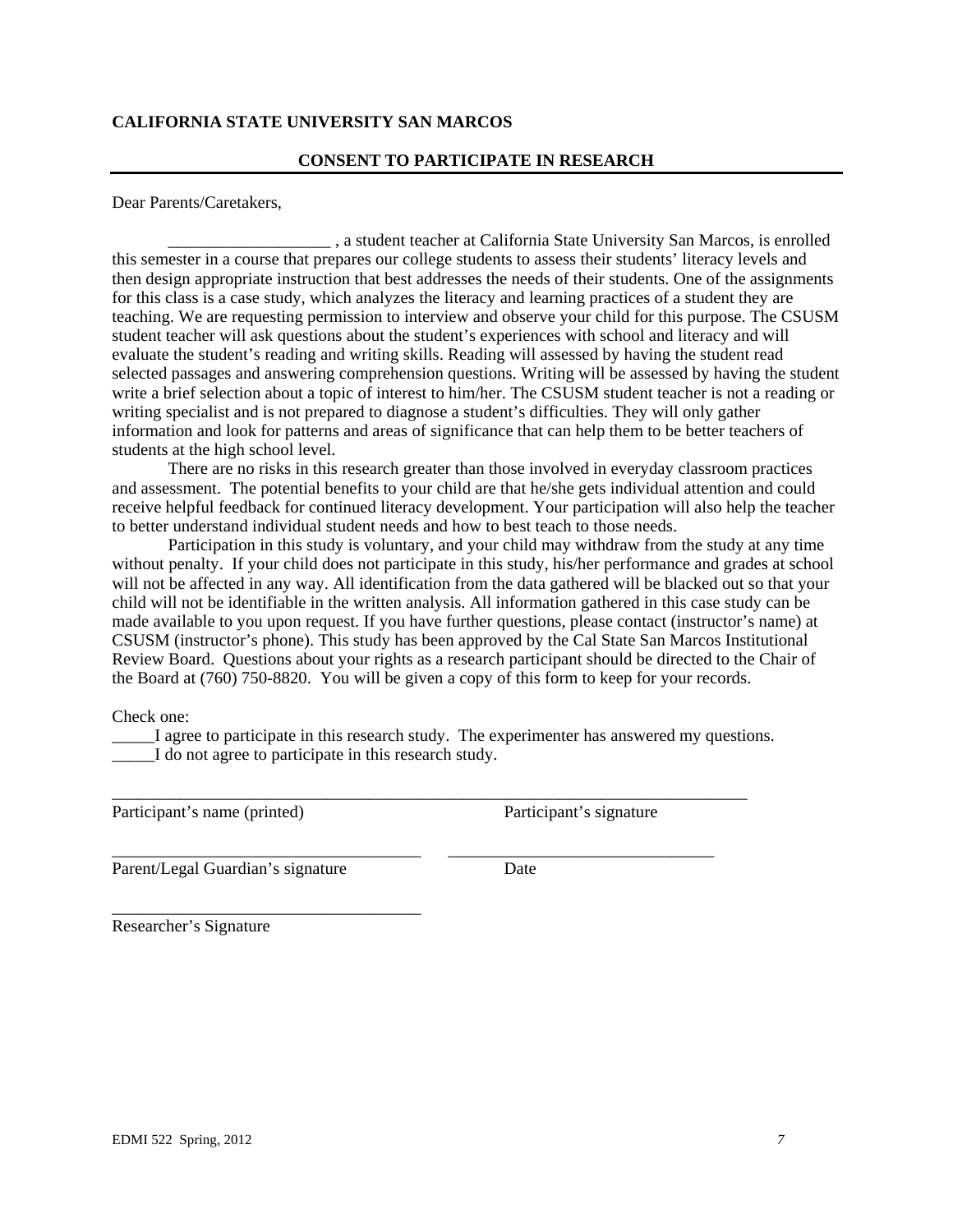## **CALIFORNIA STATE UNIVERSITY SAN MARCOS**

#### **PERMISO**

Estimados Padres o Encargada/o:

\_\_\_\_\_\_\_\_\_\_\_\_\_\_\_\_\_\_\_\_\_\_\_\_\_\_\_ es un estudiante de la Facultad de Pedagogía en la Universidad Estatal de San Marcos que cursa estudios para convertirse en maestra/o. Actualmente dicho estudiante está matriculada/o en un curso que prepara a futuros maestros en el campo de la evaluación. Parte de esta preparación incluye el evaluar a los niños en el proceso de la lecto-escritura. Uno de los trabajos que tienen que completar para recibir su título de maestro es de analizar las destrezas de lecto-escritura de los niños. Es por esta razón que usted recibe esta carta en la cual se solicita su permiso para que su hija/o pueda participar en esta actividad.

Nuestro estudiante universitatrio le hará preguntas a su hija/o con respecto a las experiencias que ha tenido su hija/o en la lectura y escritura, y evaluará estas destrezas. Para evaluar la lectura, su hija/o tendrá que leer un pasaje de un cuento y contestar algunas preguntas. Para evaluar la escritura, su hija/o tendrá que escribir un párrafo acerca de un tópico que le interese. El estudiante universitario no es especialista en lectoescritura, solo recopilará datos que usará para analizar el nivel de aprendizaje de un niño. De esta manera, el estudiante universitario podrá aumentar su capacidad para entender mejor las necesidades en la lecto-escritura de los estudiantes.

En este studio no hay ningún riesgo previsible para su hija/o. Los beneficios de dicha evaluación podrían incluír ayuda especial para que su hija/o mejore su capacidad académica en la lecto-escritura. Su participación también podría ayudar a la maestra/o de su hija/o a entender mejor las necesidades en la lecto-escritura de los estudiantes.

La participación en este proyecto es completamente voluntaria, de tal manera que su hija/o podrá dejar de participar cuando quiera, sin ninguna consecuencia negativa. Su decisión de permitir o impedir que su hija/o participe no ejercerá ninguna influencia en sus calificaciones, el trato que recibe, o cualquier otro aspecto de su proceso escolar. Para asegurar confidencialidad total, todos los nombres de los estudiantes serán eliminados. La información recopilada estará a su disposición si desea verla. Si tiene preguntas o desea mayor información acerca de este estudio, por favor comuníquese con [instructor's name] en la Universidad Estatal de San Marcos, [instructor's phone number]. Este proyecto ha sido aprobado por la Junta Directiva Institucional (un comité universitario de protección a participantes en proyectos de investigación). Si tiene preguntas acerca de sus derechos como participante en esta investigación, puede dirigírselas al Presidente de la Junta Directiva, (760) 750-8820.

Se le otorgará una copia de este formulario.

Por favor marque uno:

Doy permiso de que mi hija/o,  $\Box$ participe en el estudio. Todas mis preguntas con respecto al estudio han sido contestadas.

\_\_\_\_\_\_\_\_\_\_\_\_\_\_\_\_\_\_\_\_\_\_\_\_\_\_\_\_\_\_\_\_\_\_\_\_\_\_\_\_\_\_\_\_\_\_\_\_\_\_\_\_\_\_\_\_\_\_\_\_\_\_\_\_\_

\_\_\_\_\_\_\_\_\_\_\_\_\_\_\_\_\_\_\_\_\_\_\_\_\_\_\_\_\_\_\_\_\_\_\_\_\_\_\_\_\_\_\_\_\_\_\_\_\_\_\_\_\_\_\_\_\_\_\_\_\_\_\_\_\_

\_\_\_\_\_ No doy permiso de que mi hija/o participle en el estudio.

Nombre del participante (EN LETRA DE MOLDE)

### Firma del participante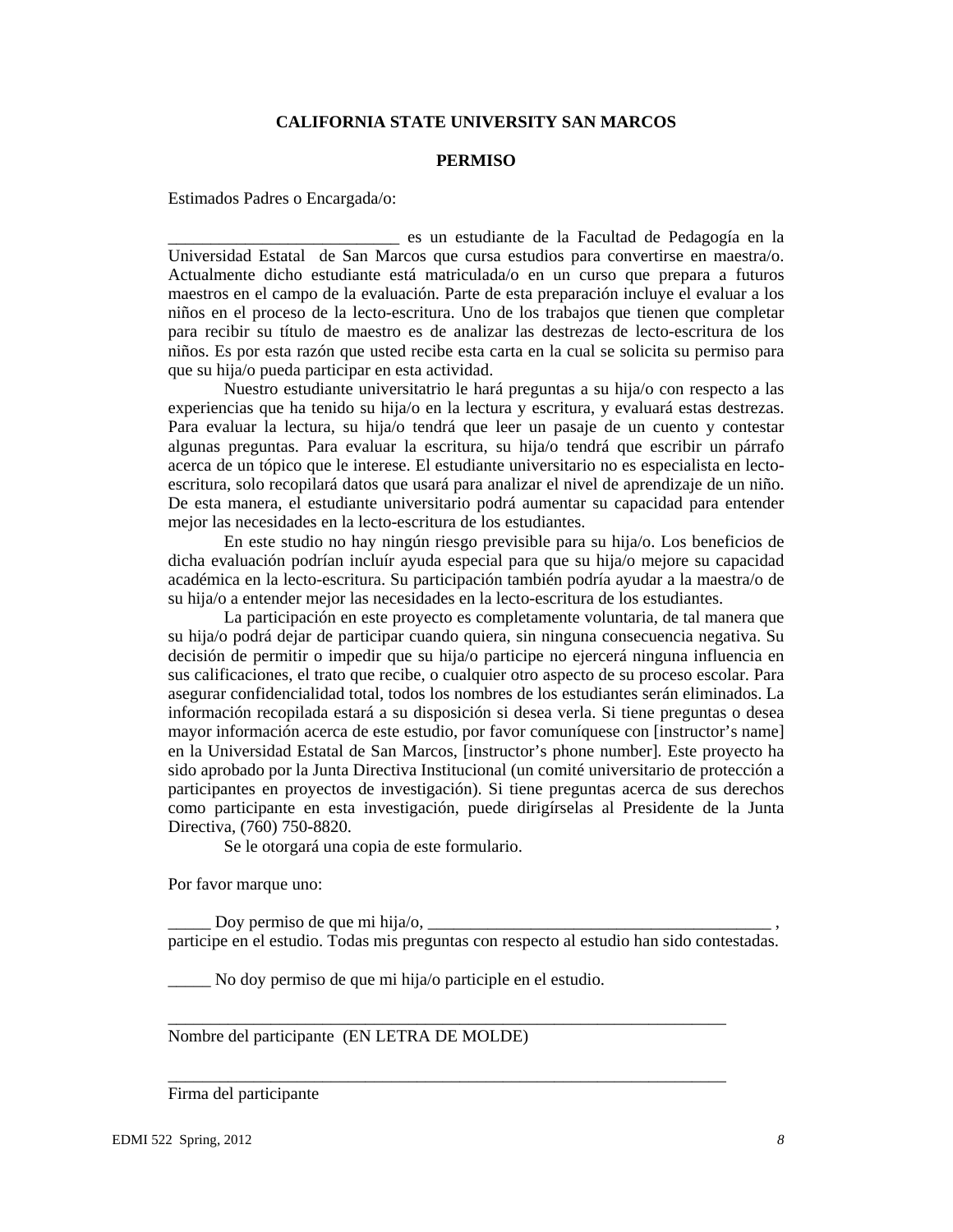Firma del padre o encargada/o Fecha

\_\_\_\_\_\_\_\_\_\_\_\_\_\_\_\_\_\_\_\_\_\_\_\_\_\_\_\_\_\_\_\_\_\_\_\_\_\_\_\_\_\_\_\_\_\_\_\_\_\_\_\_\_\_\_\_\_\_\_\_\_\_\_\_\_

\_\_\_\_\_\_\_\_\_\_\_\_\_\_\_\_\_\_\_\_\_\_\_\_\_\_\_\_\_\_\_\_\_\_\_\_\_\_\_\_\_\_\_\_\_\_\_\_\_\_\_\_\_\_\_\_\_\_\_\_\_\_\_\_\_

Firma de la (del) investigador/a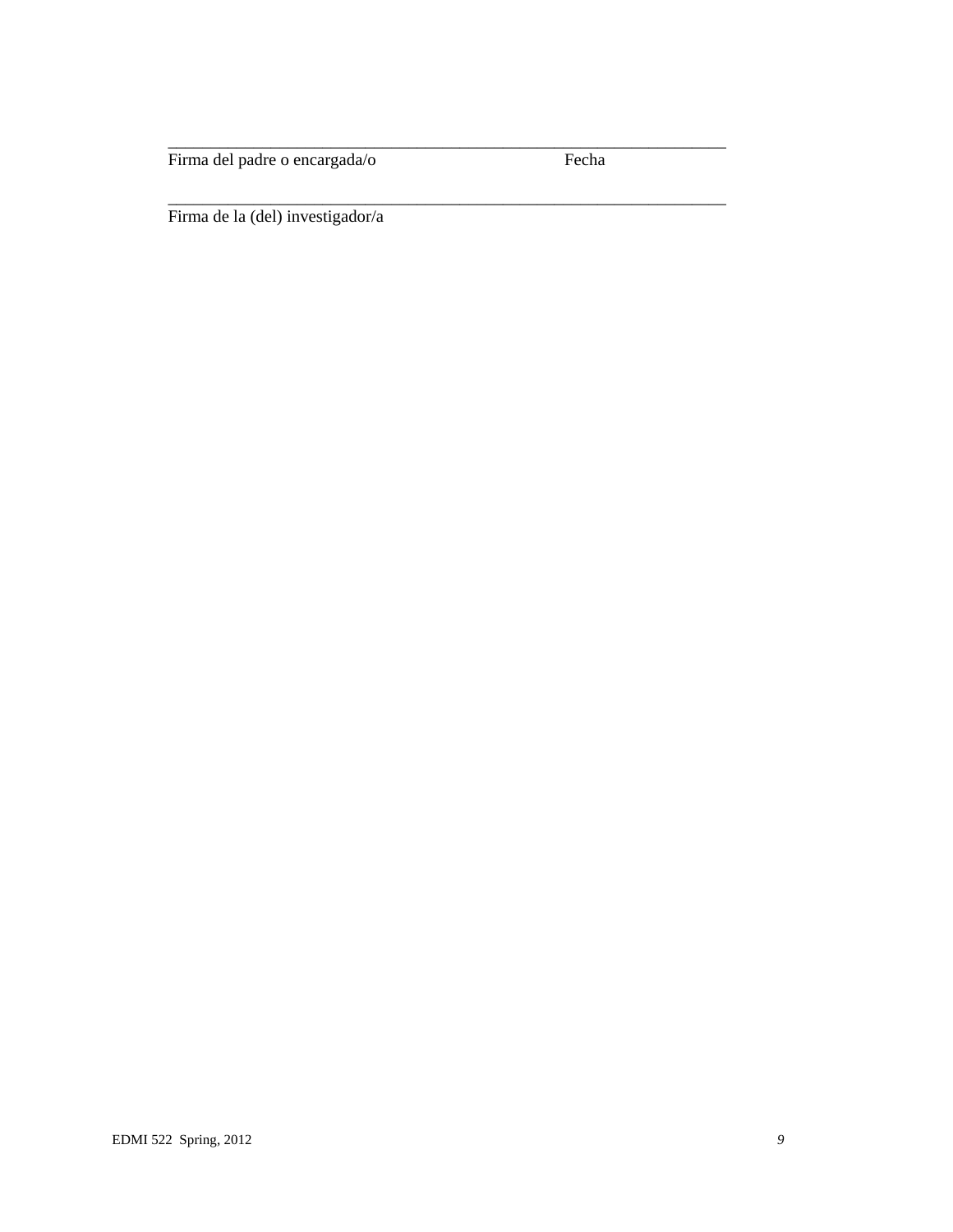## EDMI 522 - Literacy Education Reading and Writing Interview – Guiding Questions

What are you learning to do in reading? [writing]

How are you learning it? Who is helping you?

What is easy about reading, what's hard? [writing]

What do you do before you start to read? [write]

While you are reading, if you come to a word that you don't understand or don't know, you \_\_\_\_\_\_\_\_\_\_\_\_\_\_\_\_\_\_\_ [writing]

How can you tell when someone is a good reader? [writer]

\_\_\_\_\_\_\_\_\_\_ is a good reader because \_\_\_\_\_\_\_\_\_\_\_\_\_\_\_\_

Do you think ever comes to a word that s/he doesn't know?

If \_\_\_\_\_\_\_ comes to word s/he doesn't know, what do you think \_\_\_\_\_\_ does?

What would your teacher do to help someone who doesn't know a word while s/he is reading? [writing]

What do you do to help yourself understand and/or remember a story after you have read it?

Do you think that you are a good reader? [writer] Why or why not?

What would you like to learn to do next as a reader? [writer] How do you think you will learn it? (will someone help you?)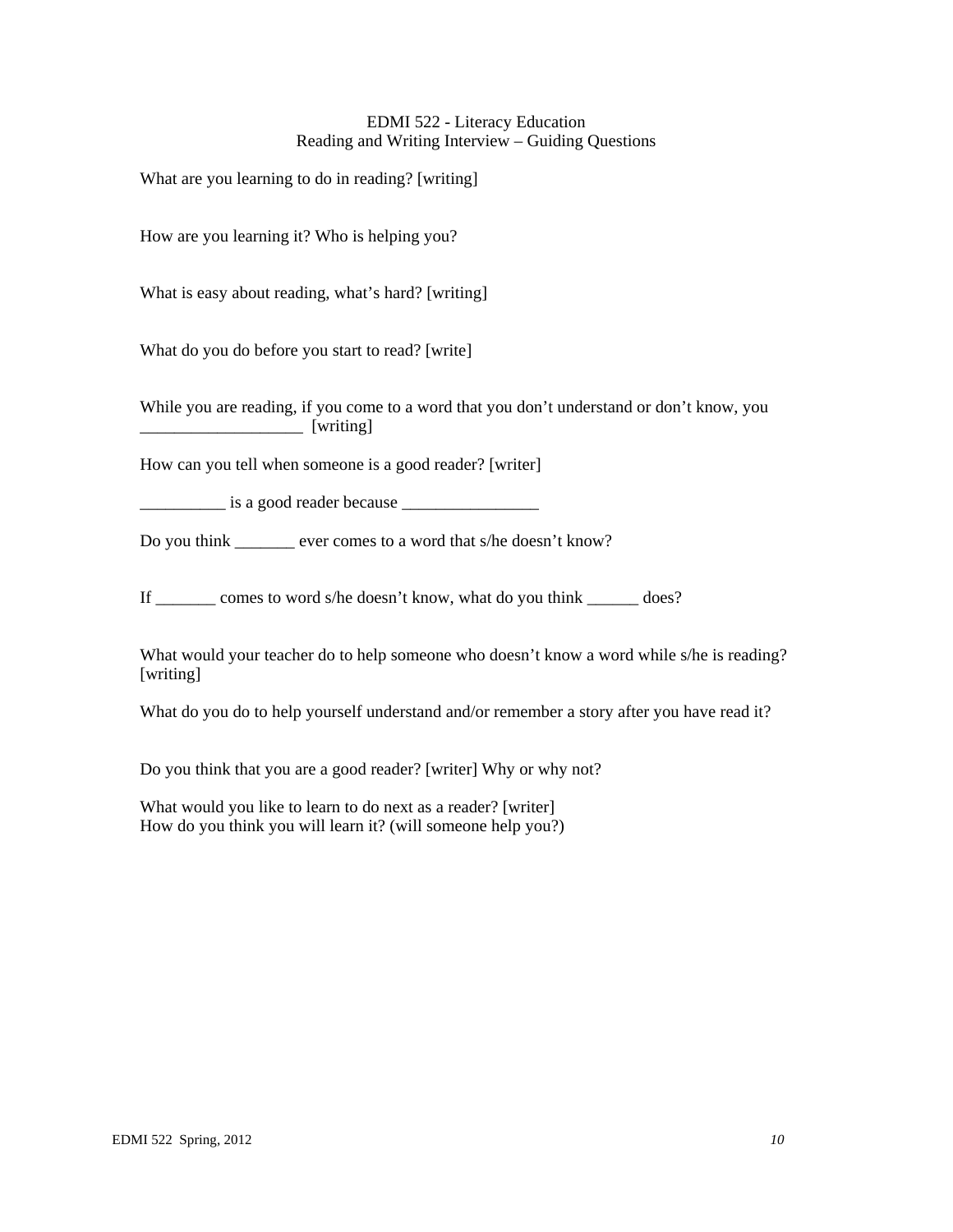# EDMS 522 - Literacy Education Reading and Writing Interview – Guiding Questions **(**Spanish)

¿Que estas aprendiendo hace en la lectura? En la escritura?

¿Como estas aprendiendo? ¿Quien te ayuda?

¿Que es fácil acerca de la lectura? (Escritura?) ¿Que es dificil acerca de la lectura? (Escritura?)

¿Que haces antes de empieza a leer? ¿Que haces antes de empieza a escribir?

¿Cuando lees, si llegas a una palabra que no entiende o no sabes, tu

¿Como sabes cuando alguien es un buen lector? (Escritor?)

Es un buen lector porque

¿Piensas que encuentra una palabra que no entiende/sabe?

 $\zeta$ Si  $\frac{1}{\zeta}$  encuentra una palabra que no sabe o entiende que piensa que hace?

¿Que haría tu maestro/a para ayudar a alguien que no sabe una palabra mientras ella o el lee?

¿Que haces para ayudarte a ti mismo/a para comprender o recordar un cuento despues que lo has leído?

¿Piensas que eres un buen lector/escritor? ¿Porque o porque no?

¿Que te gustaría aprende como lector? (Escritor?) ¿Como piensas que lo aprenderas? ¿Te ayudara alguien ?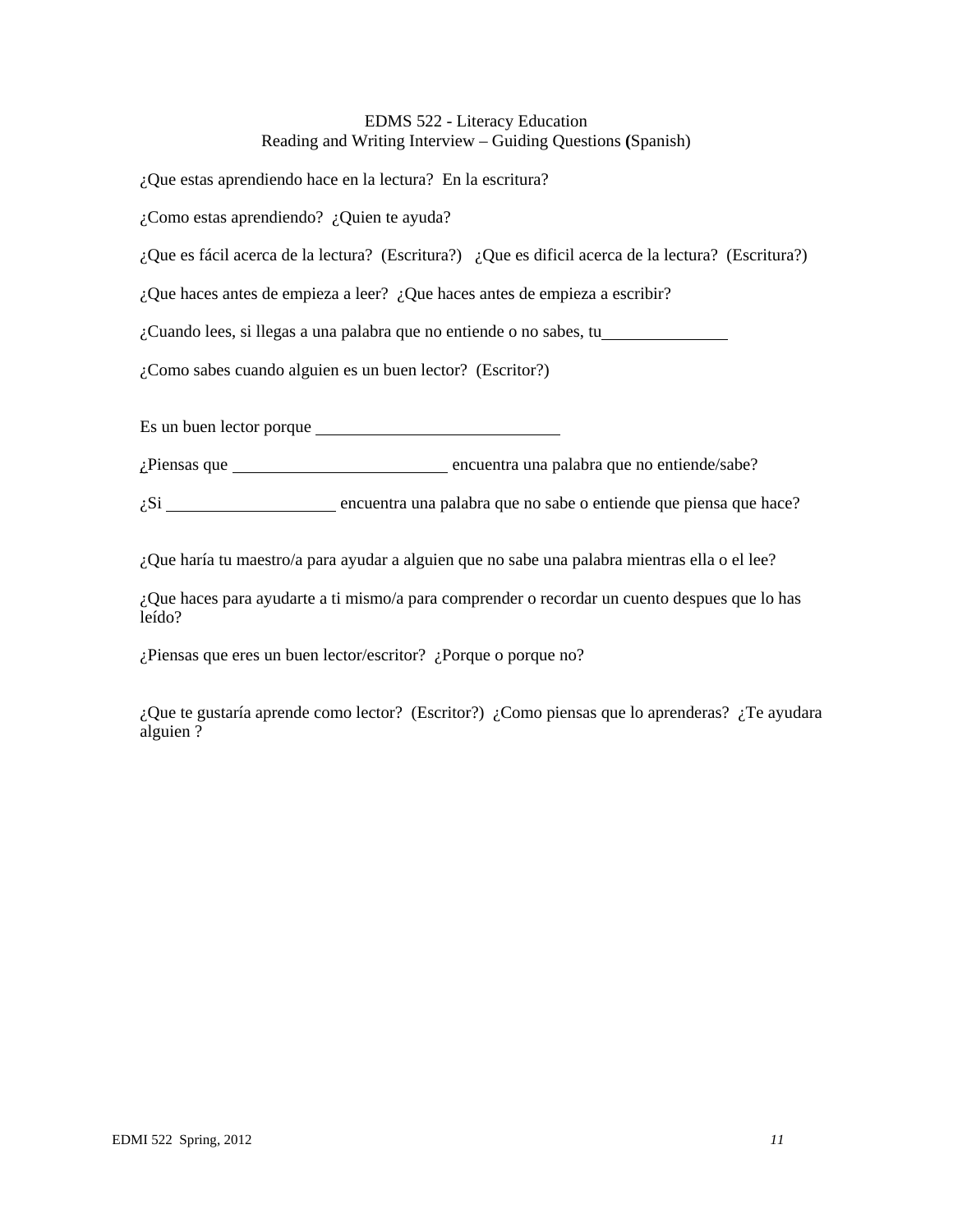

*Laurie Stowell, Ph.D. Professor of Education Director, San Marcos Writing Project California State University San Marcos San Marcos, California 92096-0001 USA Tel: 760-750-4286 Fax: 760-750-3352 Email: lstowell@csusm.edu* 

January 23, 2012 Dear Teachers

A very important literacy component of the credential program is understanding reading and writing processes. Credential students are asked to take a very close look at one student, assess their reading and writing and make recommendations to improve them. From the assessment and observations, credential students develop an instructional plan to assist that student in building on his or her strengths and work on his or her needs. The data gathering should take approximately three or four half hour sessions with the student. This assignment is important for their preparation as future teachers and also important to prepare them to pass the Reading Instructional Competence Assessment (RICA), which must be passed to receive a credential. Here is what the credential students are asked to do for this assignment:

- 1. Select a student at your site who is experiencing difficulties with reading. Discuss possible times for giving the assessments. You will need to obtain written parental permission to work with this student
- 2. Interview the student. Interview formats can be found in the case study packet. Record the answers on tape (optional). Write up the responses as part of the project.
- 3. Ask the student for a sample of his or her writing from class work. Make a copy.
- 4. Administer Johns' Word Test (form A). Start at 2 to 3 grade levels below the student's grade level placement.
- 5. Administer John's reading passages. Identify the student's independent, instructional and frustration levels using the reading passages in the Basic Reading Inventory. Ask the student to retell the story, and ask the comprehension questions as listed in the John's. Audiotape the student's responses (optional).
- 6. Develop an Instructional Plan based on the student's strengths and needs.

You can see a more detailed description of what needs to be done in my syllabus at http://www.csusm.edu/education/Syllabus/syllabus.html (look for EDMS 522). Any assistance you can give the students in accomplishing this important work will be appreciated.

Thank you, Laurie Stowell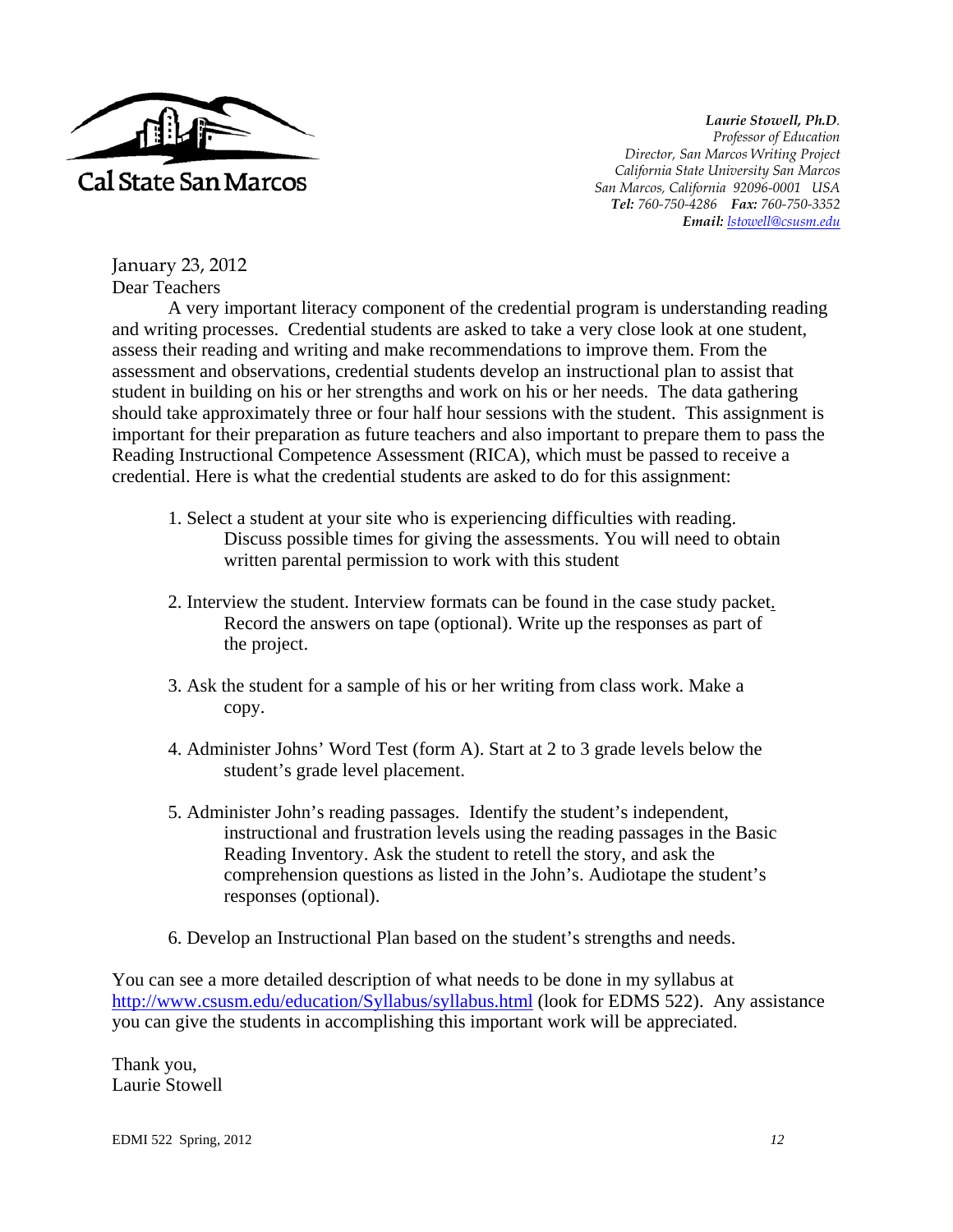Case study score sheet for

- 1. \_\_\_\_\_\_\_\_\_(5pts.)\_ Learning about your student: This section includes the students age, grade level, interests, ethnic and linguistic background, etc. It includes the results of your interview with the student. Summarize the interview and include the original responses in an appendix.
- 3. \_\_\_\_\_\_\_\_\_ (15 pts.)Reading assessment: Summarize the information gained from the Informal Reading Inventory (the word lists, passages, miscues, retells, and comprehension questions) and include the original data in an appendix.

There should be a chart with independent, instructional and frustration reading levels that is easy to find and correct

- 10. Writing assessment: Use a Writing Survey about attitudes toward writing. Summarize the writing interview. Obtain a writing sample from the student. Summarize the student's strengths and areas of improvement in writing.
- 11. \_\_\_\_\_\_(15 pts.)\_Recommendations: based on the information you have gathered about the student, discuss his or her strengths (very important - what can he or she do) and weaknesses: what does this student need to work on.
- 12. (20 pts.) Instructional Plan: Design an instructional plan for your student. You are the teacher. Make specific instructional recommendations for how a teacher could work with this student in the future. You might also make recommendations for the student and parents: what can the student do on his or her own that is not dependent on the teacher. Knowing what you know about your student as a result of assessment, what areas would an appropriate instructional plan focus on? Why? Refer to the standards in the reading/language Arts Framework for CA Public Schools for your child's grade level to guide you as you design the intervention plan. Also refer to specific strategies the student needs to work on.
- 13. (5pts.)Reflection: Based on your classroom observations of reading and writing as well as on what you learned in the assessment process and intervention process, what would you do differently or try differently? What other scaffolds or strategies would you use? How would you use them? What other interventions would you try? What would your next steps in assessment be
- 14. (5pts.) Appendix: Include the reading and writing interviews, the John's forms, writing samples, and writing rubric.

 $\overline{\text{Total}}$  (65)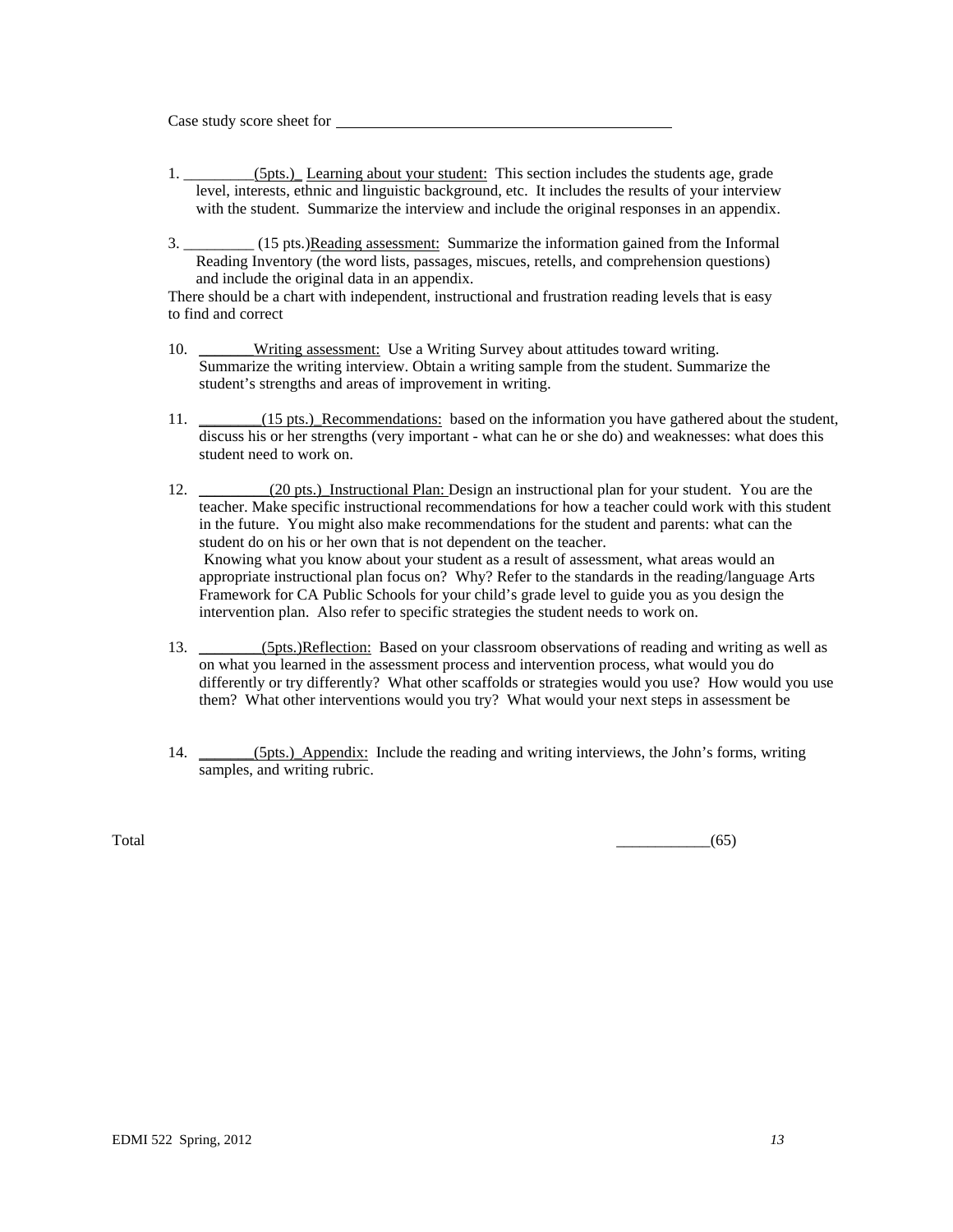#### **Grading:**

|                          | Points     | Due                          |
|--------------------------|------------|------------------------------|
| Reading reflections      | 35 points  | Each class session           |
| Case Study               | 65 points  | March 16                     |
| Writing reflection       | 20 points  | Draft Feb. 24, final March 5 |
| Writing strategy lesson  | 20 points  | Sign up                      |
| Professional disposition | 10 points  |                              |
|                          |            |                              |
| Total                    | 150 points |                              |

**SoE Attendance Policy:** Due to the dynamic and interactive nature of courses in the School of Education, all students are expected to attend all classes and participate actively. At a minimum, students must attend more than 80% of class time, or s/he may not receive a passing grade for the course at the discretion of the instructor. Individual instructors may adopt more stringent attendance requirements. Should the student have extenuating circumstances, s/he should contact the instructor as soon as possible**.** 

A good student is one who adheres to standards of dependability and promptness. If you miss more than two class sessions or are late (or leave early) for more than three sessions, you cannot receive an A. If you miss more than three class sessions you cannot receive a B. Notification of absences does not allow students to assume they are automatically excused from class or making up missed class. Late assignments will be penalized by a 5% deduction in points for each weekday late. After two weeks, late assignments will be given a zero. If you have extraordinary circumstances in your life that will impact your assignments, please let me know. I want you to be able to stay in school and succeed. If you have any questions or concerns, please feel free to come in and speak with me about them.

#### **RICA Resource Notebook:**

#### **This is not for a grade but rather for you to use as a resource for organizing your materials and study for the RICA exam.**

The Notebook will be organized around the 13 RICA Content Areas (see the RICA Registration Bulletin, p.39-45)

Each section of the notebook could contain the following:

- $\bullet$  A RICA analysis sheet including: (a) what this content area(s) is about (Put it in your own words  $-2$  to 4 sentences), (b) 2 ways of assessing this content area (include rationale); and (c) 1 way of teaching it (description and accommodations). Describe the teaching strategy and explain how it supports reading, writing and/or language arts development.
- An lesson observation form
- A technology-rich assignment that enhances your teaching and student learning
- Lesson plans, articles, and any other resources collected within class or student teaching that would be helpful.

For the first semester we will complete the following content areas:

- Section 1 Conducting ongoing assessment of reading development
- Section 2: Planning, Organizing, and Managing Reading Instruction
- Section 3: Phonemic Awareness
- Section 4: Concepts About Print
- Section 5: Systematic, Explicit Phonics and Other Word Identification Strategies
- Section 6: Spelling Instruction
- Section 7: Reading Comprehension Narrative
- Section12: Vocabulary Development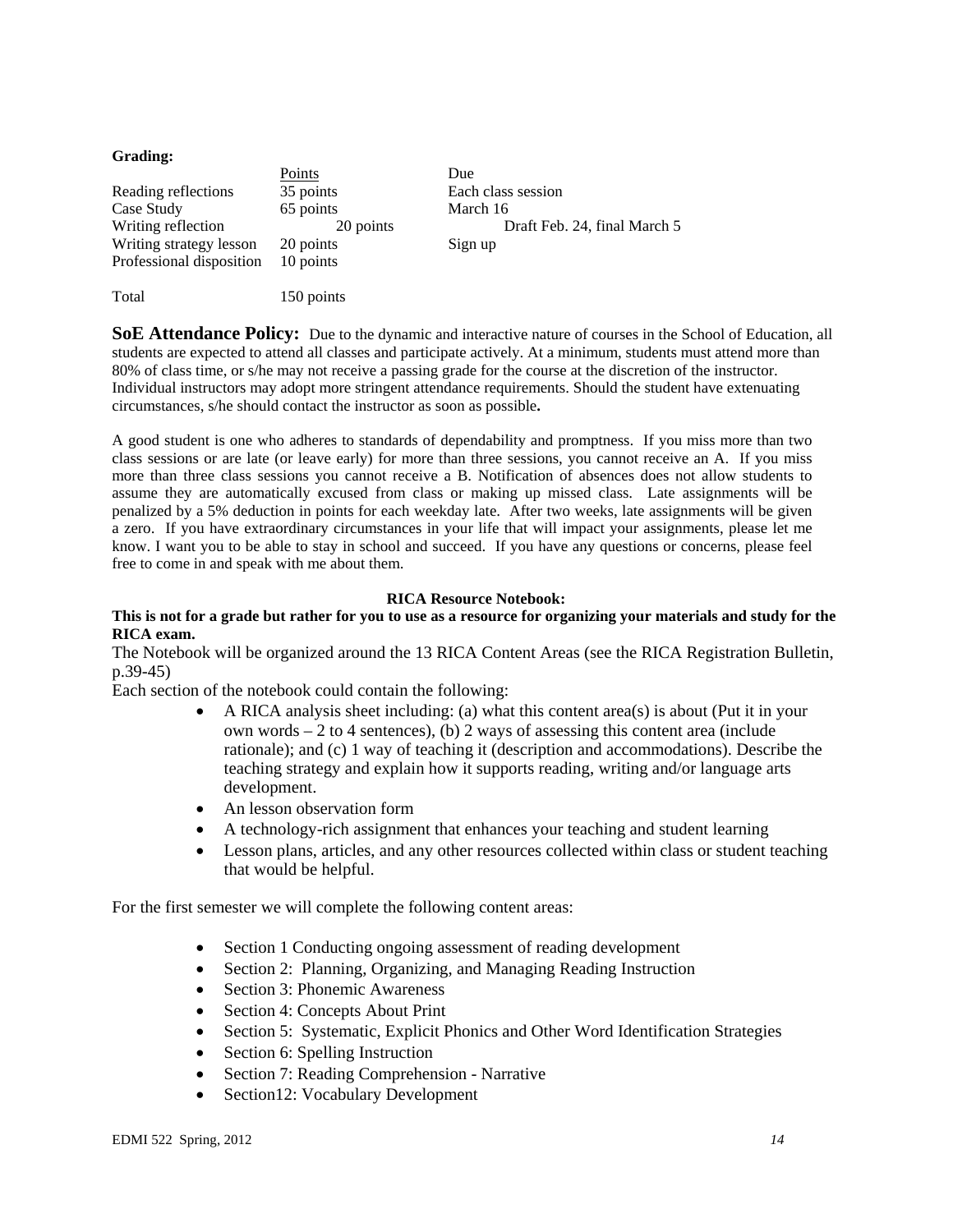- Section 13: Structure of the English Language
- Section 14 Special Needs/accommodating all learners

For the second semester we will complete these areas:

Section 8: Content area literacy Section 9: Independent reading Section 10:Literary response and analysis Section 11: Relationship among reading, writing and oral language Section 14: Special Needs/accommodating all learners Section 15: Writing

You can choose how to organize this information in your notebook. You may include course assignments (lesson plan,, classroom observations, choice project, etc.), course handouts and materials from your classroom/school site, examples of lesson plans and student work, information from internet sources or professional journals. You may want to include strategies you will use to teach these content areas. You may even include pictures of students learning a specific strategy as well as your reflection on what was happening, why it worked or didn't work and why that was. You may include one (or more) successful activities that you used in the classroom (must be related to language arts instruction).

The resource notebook will contain samples of your learning and understanding, and examples of your work that demonstrate that you are ready to instruct children in reading, writing, listening and speaking. Feel free to use a variety of graphic and written presentations, as best suits your learning style, in order to show your learning and understanding. Use a three-ring binder to organize your materials. Work with a friend so you can exchange ideas.

As you learn about assessment, phonemic awareness, the use of phonics, comprehension strategies and other components crucial to effective literacy instruction, compiling your resource notebook will help you prepare and review the content areas assessed by the RICA test. More importantly, it will serve as a resource for you in the future, and may be used for job interviews to illustrate your knowledge and experiences.

Note: Besides the course readings, Dr. Alice Quiocho's web site can also serve as a resource. The address is: http://www.csusm.edu/Quiocho. Click on "testing help." Each section of the notebook could contain the following:

- A RICA analysis sheet including:
- (a) what this content area(s) is about (Put it in your own words  $-2$  to 4 sentences),
- (b) 2 ways of assessing this content area (include rationale), and

 minimum. (c) 1 way of teaching it (description and accommodations). Describe the teaching strategy and explain how it supports reading, writing and/or language arts development. Include description of 3 accommodations

- An observation form (except for section 1).
- A technology-rich assignment that enhances your teaching and student learning.
- Lesson plans, articles, and any other resources collected within class or student teaching that would be helpful.

### Example 1

# **California Reading Initiative Reading/ Language Arts Components Grid**

| Component | <b>How to Assess</b> | <b>How to Teach It</b> | <b>Accommodations</b> |
|-----------|----------------------|------------------------|-----------------------|
|           | (include rationale)  | (Strategies)           | (at least 3)          |
|           |                      |                        |                       |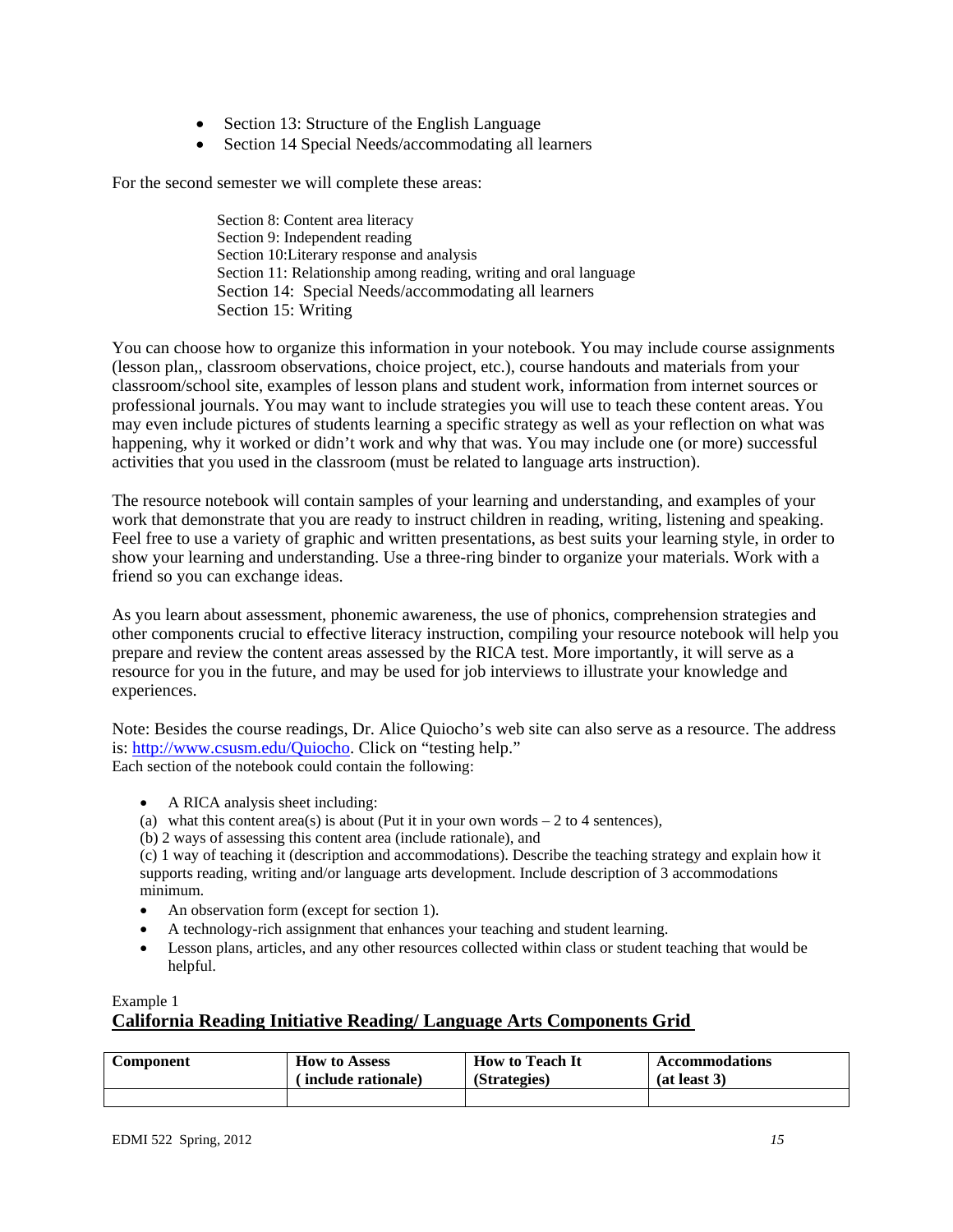Example 2 RICA Analysis Sheet

| Component | <b>How to Assess</b>                    | How to Teach it                    | <b>Accommodations</b>                      |
|-----------|-----------------------------------------|------------------------------------|--------------------------------------------|
|           |                                         | (Strategies)                       |                                            |
| Phonemic  | Phonemic awareness is                   | These are strategies that can      | For children with special                  |
| Awareness | assessed by finding out whether         | be used to teach ELL and           | needs I would use these                    |
|           | or not the student is capable of        | non-ELL students phonetic          | strategies,                                |
|           | manipulating the language. For          | awareness,                         | Specific skills<br>$\bullet$               |
|           | example;                                | Involve students in<br>$\bullet$   | instruction alongside a                    |
|           | I would ask a student to                | poetry, rhymes and                 | basal reading                              |
|           | pick out the first sound or             | songs of all types,                | program-This means I                       |
|           | last sound of a word,                   | Use a chant to clap<br>$\bullet$   | would ask students                         |
|           | I would ask the student to<br>$\bullet$ | syllables in students'             | what sounds they hear                      |
|           | identify, pronounce and                 | names,                             | in certain words or                        |
|           | blend sounds or a segment               | Sort known objects or<br>$\bullet$ | what word would                            |
|           | of a word,                              | pictures into groups of            | make sense in an                           |
|           | I would ask students to<br>$\bullet$    | similar sounds (Realia             | empty space within a                       |
|           | identify sentences, words,              | Cans),                             | sentence. This strategy                    |
|           | or sounds to see if they are            | Play a guessing game<br>$\bullet$  | would allow me to                          |
|           | aware of the structure of a             | using picture cards and            | assess my student's                        |
|           | sentence.                               | help the children to put           | progress,                                  |
|           | <b>Assessment Tools</b>                 | together blends to make            | Great children's<br>$\bullet$              |
|           | 1.) The Yopp-Singer Test of             | their guess,                       | literature books                           |
|           | Phonemic Segmentation                   | Sing songs that allow<br>$\bullet$ | including, nursery<br>rhymes, alliterative |
|           |                                         | children to replace                | books, picture books,                      |
|           |                                         | sounds with other                  | rhyming books,                             |
|           |                                         | sounds, even to make               | repetitive pattern                         |
|           |                                         | nonsense words,                    | books, Dr. Seuss                           |
|           |                                         | Read to your students.<br>٠        | books, and alphabet                        |
|           |                                         |                                    | books with word-                           |
|           |                                         |                                    | picture formats,                           |
|           |                                         |                                    | Rhymes, chants, finger<br>$\bullet$        |
|           |                                         |                                    | rhymes,                                    |
|           |                                         |                                    | manipulatives, games,                      |
|           |                                         |                                    | role-playing,                              |
|           |                                         |                                    | Writing journals and<br>$\bullet$          |
|           |                                         |                                    | quick writes                               |
|           |                                         |                                    | (encourage invented                        |
|           |                                         |                                    | spelling!),                                |
|           |                                         |                                    | Provide a print rich<br>$\bullet$          |
|           |                                         |                                    | environment including                      |
|           |                                         |                                    | the use of Word                            |
|           |                                         |                                    | Walls,                                     |
|           |                                         |                                    | Rebus activities- this<br>$\bullet$        |
|           |                                         |                                    | activity is when you                       |
|           |                                         |                                    | replace a noun in a                        |
|           |                                         |                                    | sentence with a picture                    |
|           |                                         |                                    | of the noun. The                           |
|           |                                         |                                    | student can then                           |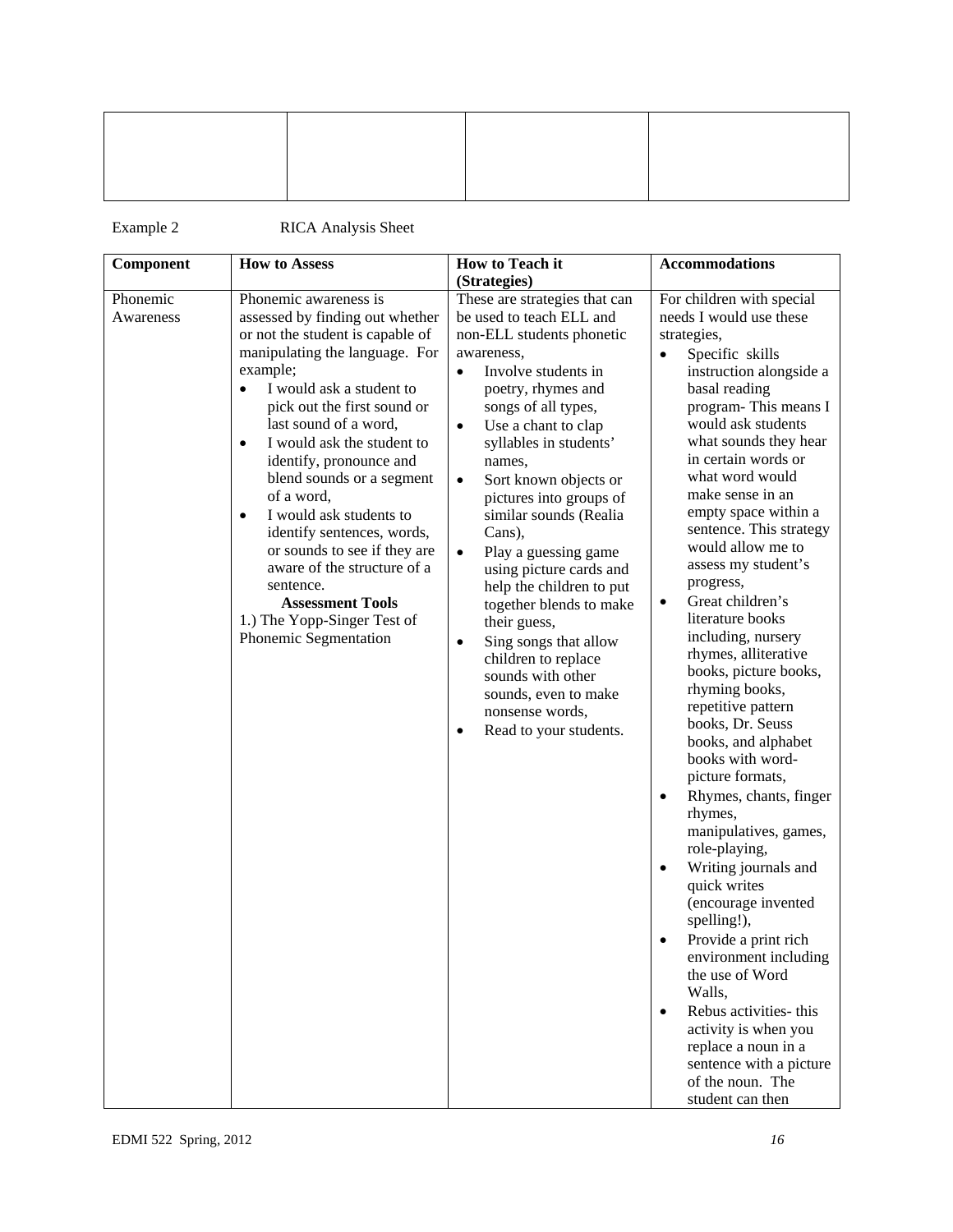|  |  | replace the picture   |
|--|--|-----------------------|
|  |  | with an invented      |
|  |  | spelling of the word. |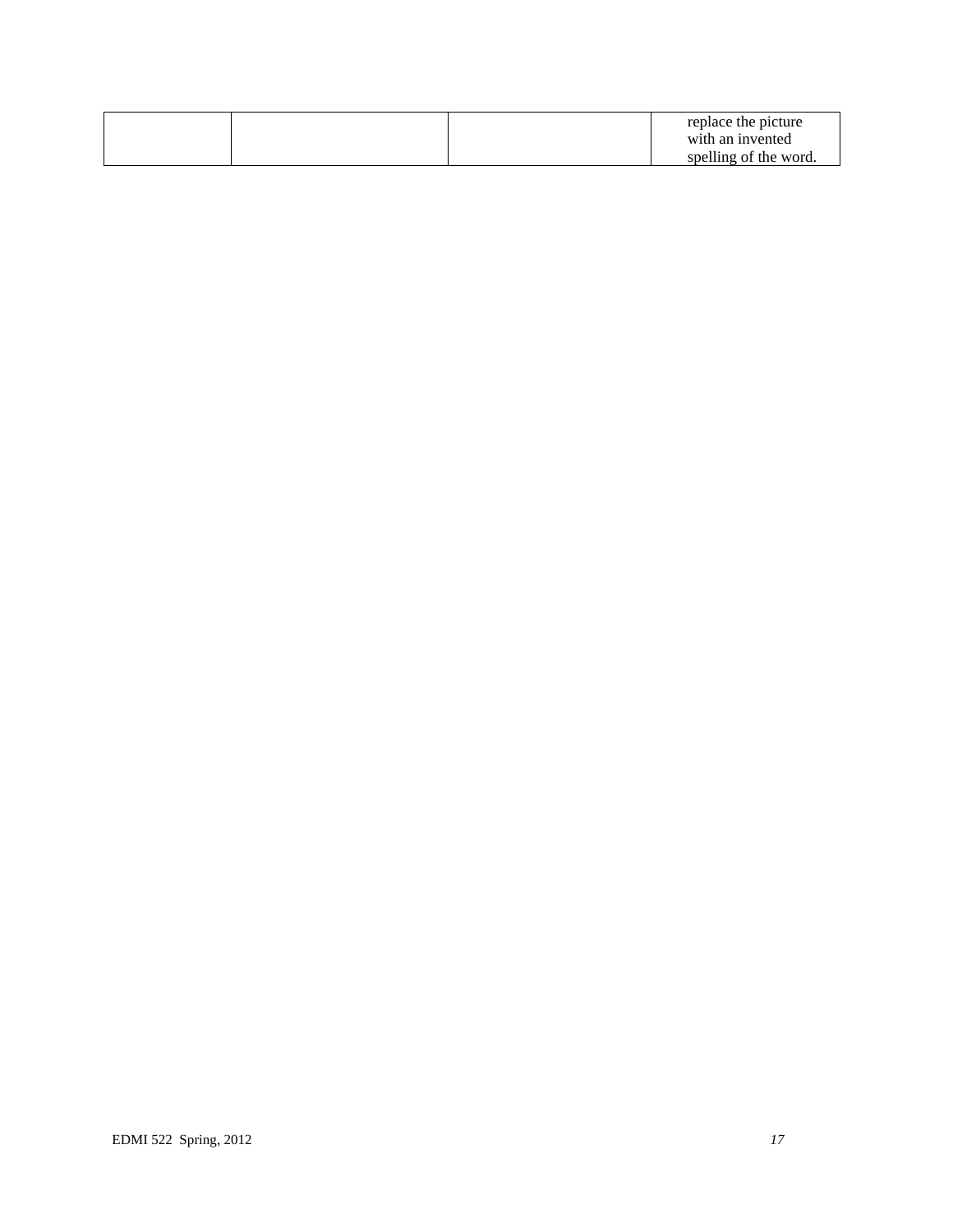| Date           | <b>Topic</b>                 | <b>Readings</b>                             |
|----------------|------------------------------|---------------------------------------------|
| January 23 am  | Overview                     |                                             |
| January 25 am  | 6 traits and writing         | Strong, pgs. 130-141                        |
|                |                              | Course reader, pgs. 168-170<br>Beers Chpt 3 |
| January 27 pm  | Assessment/case study        |                                             |
|                | Miscue analysis              | Course reader, pgs. 149-157                 |
|                |                              | Bring Johns book                            |
| January 30 am  | Assessment/case study        | Beers Chpt. 3, 10<br>Johns chpt $1, 2, 3$   |
|                |                              | Bring Johns book                            |
| Feb.<br>1 am   | Writing workshop             | Strong chapts. 1, 2, 7                      |
| Feb. 6 am      | Teaching writing             | Strong, chpts. 3, 5                         |
|                |                              | Saddler, "But teacher" p. 260               |
|                |                              | Teitelbaum, D. "Why is the sky              |
|                |                              | blue? Using children's questions            |
|                |                              | to motivate research" p. 288                |
| Feb. 8 pm      | Comprehension and prior      | Beers Chpts 1.2, 6                          |
|                | knowledge                    | article in reader:                          |
|                |                              | Lenters, "Resistance, struggle and          |
|                |                              | the adolescent reader."                     |
| February 15 pm | Comprehension                | Beers Chpts. 4, 5                           |
|                | Vocabulary                   | Articles in reader:                         |
|                |                              | Nilsen and Nilsen, "Latin                   |
|                |                              | revived: Source-based vocabulary            |
|                |                              | lessons courtesy of Harry Potter".          |
|                |                              | Graves, "Vocabulary instruction             |
|                |                              | in the middle grades"; P.217                |
| Feb. 20 am     | Lit/comp/struggling readers  | Beers Chpts. 7, 11, 14, 15                  |
|                |                              | Course reader p. 197                        |
|                |                              | Course reader, p. 158                       |
|                |                              | Christensen, "Beyond                        |
|                |                              | anthologies: Why teacher choice             |
|                |                              | and judgment matter" p. 282                 |
|                |                              | Jacobson, Lapp & Flood, "A                  |
|                |                              | seven-step instructional plan for           |
|                |                              | teaching English language                   |
|                |                              | learners" p. 227                            |
|                |                              | Williams, "Metamorphosis hurts:             |
|                |                              | Resistant students" p.242                   |
|                |                              | Allington, "Reading intervention            |
|                |                              | in middle grades." (moodle)                 |
| Feb. 24 am     | Language Arts/Social Studies | Read and bring immigration                  |
| LS/JM          | Curriculum integration       | books                                       |
| Feb. 24 pm     | Writing workshop             | Strong, chpts. 4, 6                         |
|                | Writing and technology       | Course reader p. 141, 168-170,              |
|                |                              | 267-272                                     |
|                |                              | Sweeny, "Writing for the instant            |
|                |                              | messaging and text messaging                |
|                |                              | generation: Using new literacies            |
|                |                              | to support writing instruction"             |
|                |                              | (moodle)                                    |
|                |                              | Robbins, "Grading writing"                  |
|                |                              | (moodle)                                    |
|                |                              | Bring draft of writing piece                |